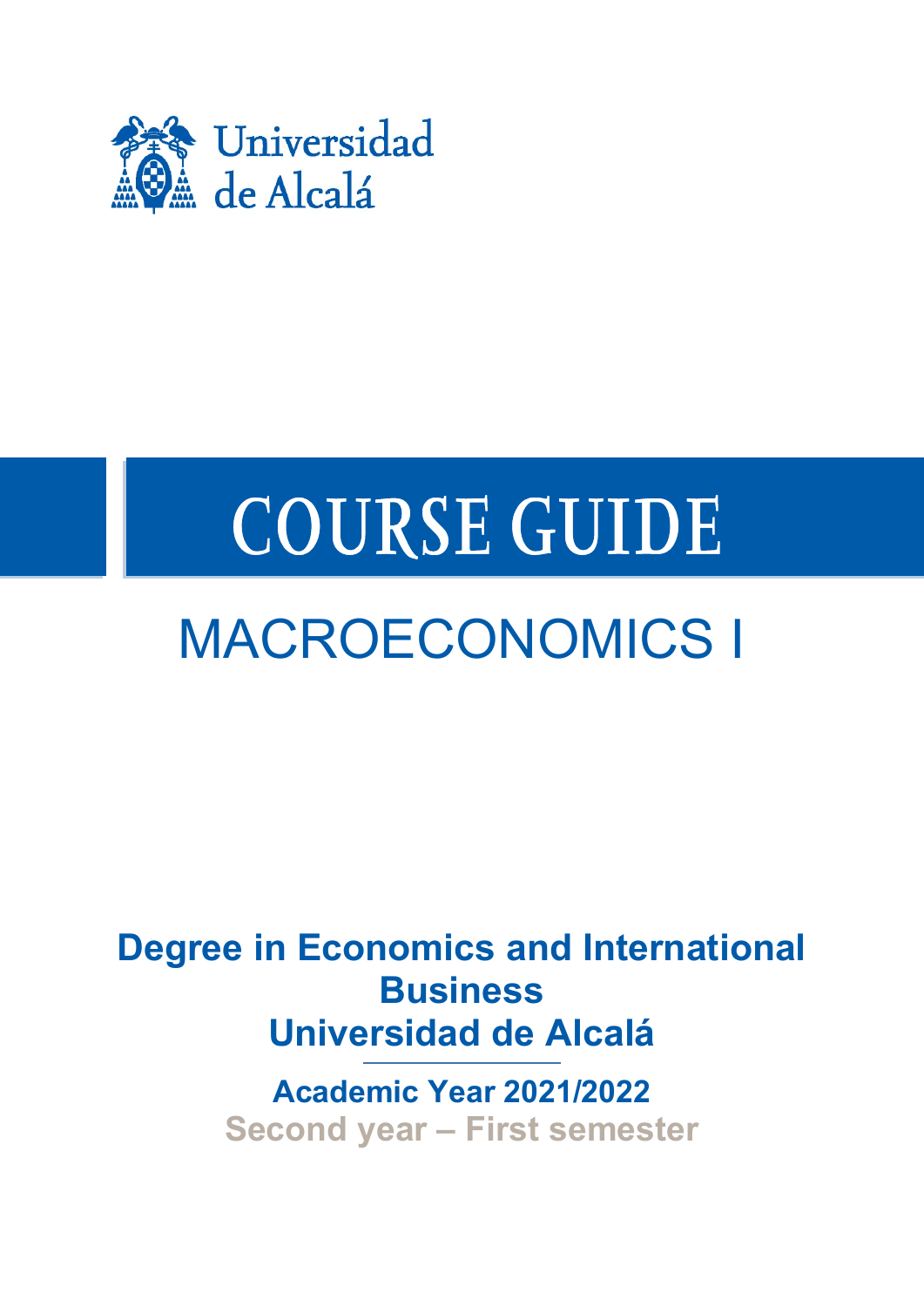

## **SYLLABUS | GUÍA DOCENTE**

| Nombre de la asignatura:                | <b>MACROECOMICS I</b>                                                      |
|-----------------------------------------|----------------------------------------------------------------------------|
| Código:                                 | 360010                                                                     |
| Titulación en la que se<br>imparte:     | Grado en Economía y Negocios Internacionales                               |
| Departamento y Área de<br>Conocimiento: | Economía<br><b>Fundamentos del Análisis Económico</b>                      |
| Carácter:                               | <b>Obligatoria   Compulsory</b>                                            |
| <b>Créditos ECTS:</b>                   | 6                                                                          |
| Curso y cuatrimestre:                   | <b>Second Course   First term</b>                                          |
| Profesorado:                            | <b>Carlos Mario Gómez</b>                                                  |
|                                         | mario.gomez@uah.es                                                         |
| Horario de Tutoría:                     | To be published in the Virtual classroom at the<br>beginning of the course |
| Idioma en el que se imparte:            | <b>English</b>                                                             |

## **1. Presentation**

This course is a first intermediate course on 'Macroeconomics'. The course offers a panoramic view of concepts and basic theories of modern economics with a primary emphasis placed on the production business cycle and variations in employment and prices. The first aim of the course is to explain the functioning of the economy in the short and medium run. A second aim is placed on acquiring skills to apply basic macroeconomic concepts and theories to the real world economic problems such as recession, unemployment, inflation, etc. Thirdly, the course also aims to provide students with an understanding of the actual functioning of macroeconomic policies (fiscal, monetary or supply-side) so that they are able to evaluate their adequacy in a particular economic situation.

The programme is structured into 3 parts:

- (i) Introduction to macroeconomics.
- (ii) Short run macroeconomics.
- (iii) Macroeconomics in the short and medium run.

Previous knowledge: a course on Introduction to Economics.

## **1. PRESENTACIÓN**

El curso de 'Macroeconomía I' ofrece una visión panorámica de los conceptos y las teorías básicas necesarias para aproximarse a la comprensión de la situación y las tendencias de las economías modernas, con énfasis en las fluctuaciones de la producción y las variaciones del empleo y de los precios. Los principales objetivos del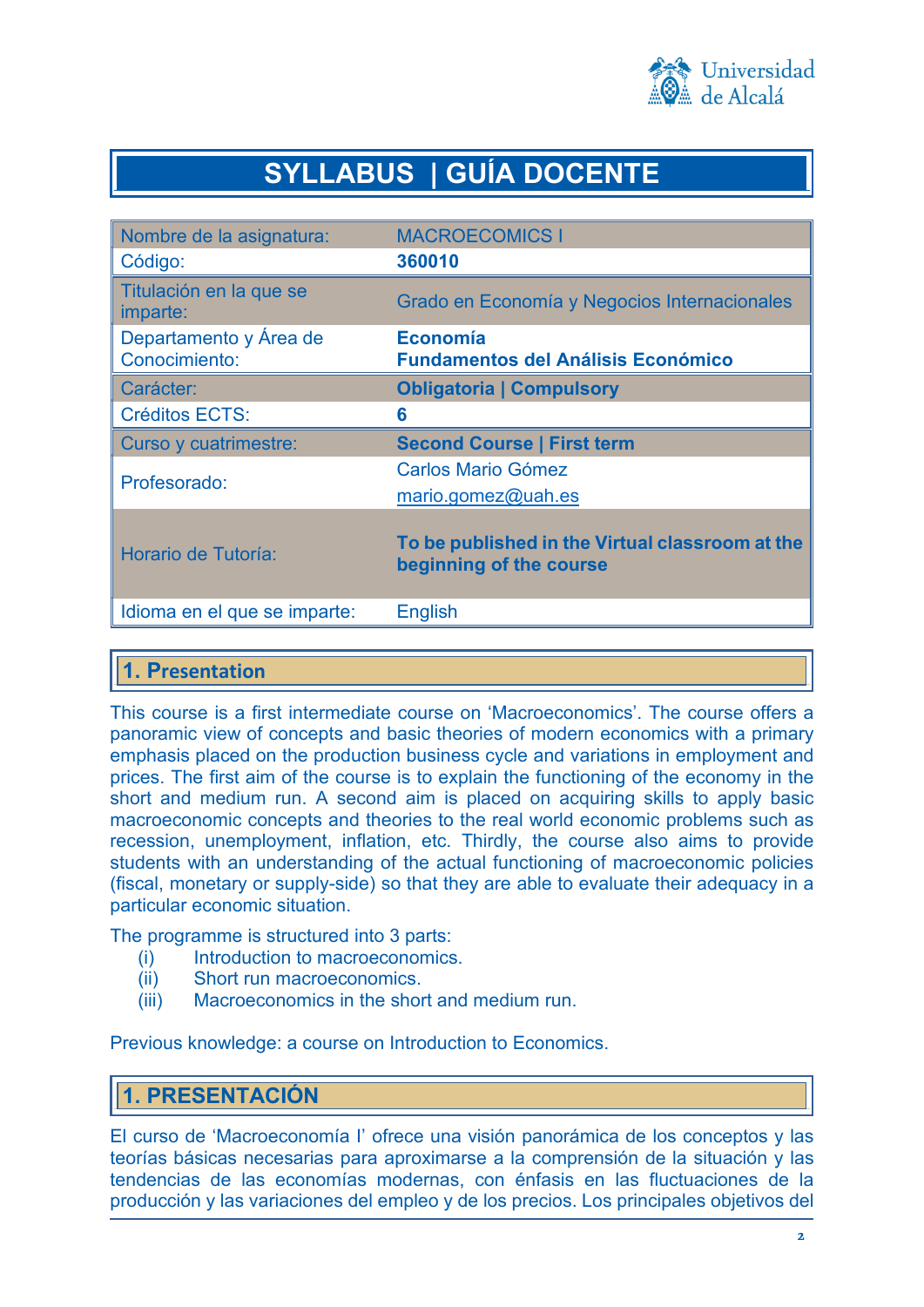

curso consisten, en primer lugar, en familiarizar al alumno/a con los principales conceptos y modelos teóricos y que permiten comprender el funcionamiento de la economía en el corto y el medio plazo. En segundo lugar, el curso se propone desarrollar las habilidades necesarias para aplicar tales conceptos y teorías para una mejor comprensión de los problemas planteados en la economía en cada momento, tales como la recesión económica, el paro, la inflación, etc. En tercer lugar, el curso tiene como objetivo ayudar al estudiante a comprender las opciones de política macroeconómica, tales como las políticas fiscal o monetaria y las políticas de oferta, y a desarrollar elementos para evaluar su efectividad y pertinencia dependiendo de la coyuntura económica.

Prerrequisitos y Recomendaciones: Curso de Introducción a la Economía.

### **2. Competences**

Basic and general competences:

**CG1**. Acquire capacity in the negotiation techniques used by international institutions and companies.

**CG2**. Ability to analyze data and reports specifically from international sources (companies, international institutions such as the IMF, the WTO or the Bank for International Settlements). **CG3**. Interest in updating the permanent requirements of techniques of organization and planning of international business and public activities.

**CG4**. Ability to assess the multiplicity of social, political, technical, and other factors that converge in international business and institutional decisions.

**CG5**. Acquire the current ethical criteria that can be permanently updated manifested in the different countries through the anti-corruption codes, international economic rights charters, etc.

**CG6**. Ability to integrate into interdisciplinary teams that includes people from very different countries and training.

**CG7**. Scientific and professional curiosity for the permanent use of analytical and conceptual instruments typical of international economic relations.

**CG8**. Motivation for the search for quality in the professional practice and in its development. CG9. Curiosity about learning the new techniques and instruments that are continuously used in international interactions.

**CG10.** Written and oral expression capabilities to be used in different environments.

**CG11**. Ability to use the English language for the search for information and use of resources in that language, and in the development and presentation of academic activities.

**CB1.** Students should have demonstrated and understand knowledge in an area of study that starts from the basis of general secondary education and is usually found at a level that also includes some aspects that involve knowledge from the forefront of their field of study.

**CB2.** Students should know how to apply their knowledge to their work or vocation in a professional way and possess the skills that are usually demonstrated through the elaboration and defense of arguments and the resolution of problems within their area of study.

**CB3**. Students should have the ability to gather and interpret relevant data (usually within their area of study) to make judgments that include reflection on relevant social, scientific, or ethical issues.

**CB4**. Students should be able to transmit information, ideas, problems, and solutions to both specialized and non-specialized audience.

**CB5**. Students must have developed those learning skills necessary to undertake further studies with a high degree of autonomy.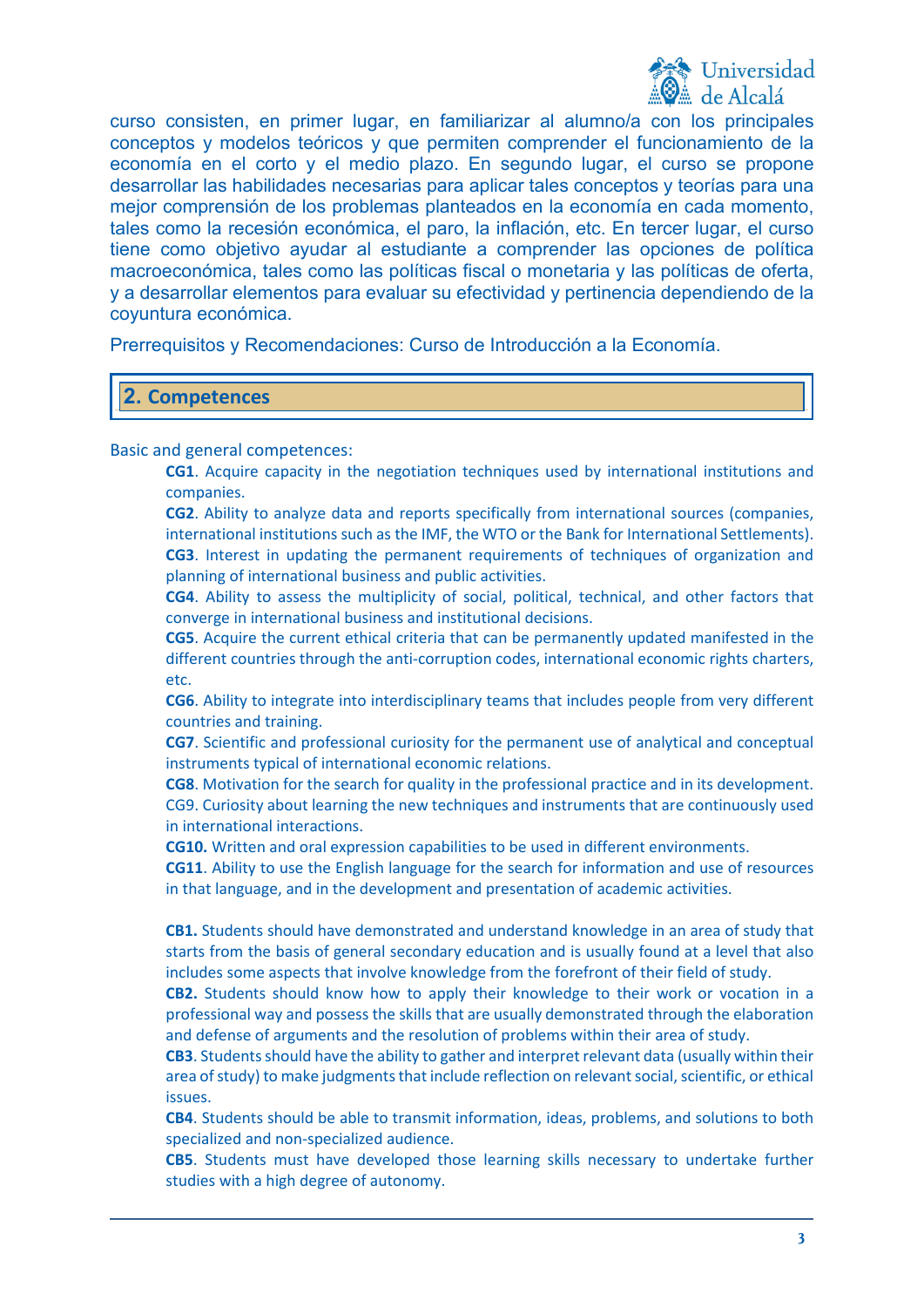

#### Transversal competences:

**CT1.** Acquire techniques and skills related to professional practice, including the application of the appropriate deontological regulations.

**CT2**. Know the resources available for access to information and use them effectively.

**CT3**. Acquire oral and written communication skills in modern languages, both in professional and other settings of contexts.

**CT4**. Understand the ideas and arguments that are expressed in a foreign language, in writing and orally, both in everyday situations and in professional and specialized contexts.

**CT5**. Handle in an advanced way the office tools most frequently used in a professional environment (word processor, databases, and spreadsheets) and advanced use of electronic communication programs, browsing, and searching for data (e-mail and internet).

**CT6**. Design presentations using software and the ability to structure information appropriately and transmit it clearly and effectively, with a basic knowledge of the functioning of data transmission networks.

**CT7.** Know the main techniques of management, conflict resolution, job selection and motivation of human teams in a work environment with a use of effective strategies in time management.

**CT8.** Plan and develop research in each field of study, according to the academic and scientific requirements that are its own.

**CT9**. To know the history of the University of Alcalá, the functioning of the European institutions and the historical, social, economic, and cultural reality of the European and Ibero-American countries.

#### **Specific competences:**

**CE2.** Acquire analytical skills and master the handling of the usual concepts and techniques of modern intermediate microeconomic and macroeconomic theory.

**CE9**. Strengthen and/or acquire mathematical analysis skills for economics.

**CE15**. Acquire the ability to analyze, synthesize and critically summarize economic-business information using quantitative tools in the different economic-business areas.

#### **Learning outcomes of the subject**

The main objectives of the subject are to familiarize the student with the main concepts and theoretical models and to understand the functioning of the economy in the short, medium, and long term. The subject also proposes to develop the necessary skills to apply such concepts and theories for a better understanding of the problems always raised in the economy, such as economic recession, unemployment, inflation, growth, development, and so on.

The subject also aims to help the student understand the role of expectations and macroeconomic policy options, such as fiscal and monetary policies and supply policies, evaluating their effectiveness and relevance depending on the economic situation and analysing the determinants of economic development in the long term.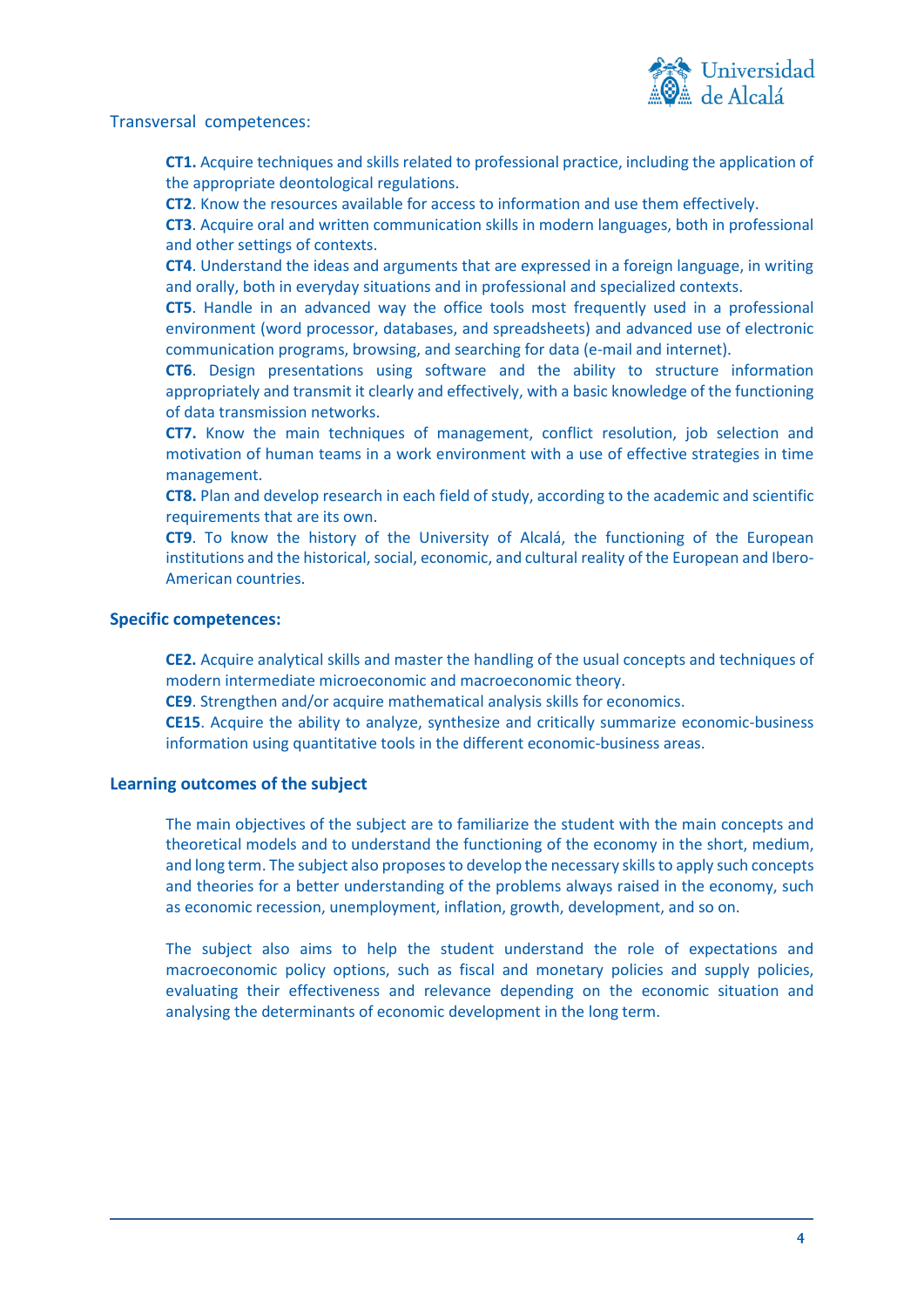

**3. CONTENTS | CONTENIDOS**

| <b>Module Contents</b><br>(Introduction. Short-term macroeconomics.<br>The macroeconomics of the short and<br>medium term)                                                                                                                                                                                                                                                                                                                                                                                                                                                                                                                                                                                                                                                                                                                                                                                                                                                                                                                                                                                                                                                                                                                                                                 | <b>Total lecture</b><br>sessions, credits<br>and hours                                                                                                       |
|--------------------------------------------------------------------------------------------------------------------------------------------------------------------------------------------------------------------------------------------------------------------------------------------------------------------------------------------------------------------------------------------------------------------------------------------------------------------------------------------------------------------------------------------------------------------------------------------------------------------------------------------------------------------------------------------------------------------------------------------------------------------------------------------------------------------------------------------------------------------------------------------------------------------------------------------------------------------------------------------------------------------------------------------------------------------------------------------------------------------------------------------------------------------------------------------------------------------------------------------------------------------------------------------|--------------------------------------------------------------------------------------------------------------------------------------------------------------|
| <b>PART I: Introduction</b><br>Topic 1. What is macroeconomics about? Which<br>problems does macroeconomics tackle? The most<br>important macroeconomic variables in Spain, Europe<br>and the world. Macroeconomic policy. The short run, the<br>medium run, and the long run in macroeconomics.                                                                                                                                                                                                                                                                                                                                                                                                                                                                                                                                                                                                                                                                                                                                                                                                                                                                                                                                                                                           | 4 sessions<br>$\bullet$ 1 topic<br>• 2 theoretical lectures<br>• 1. practical sessions<br>• 1 Classroom exercises, tests,<br>and discussion of case studies  |
| <b>PART II: Short run Macroeconomics.</b><br><b>Topic 2.</b> The Goods Market. The components of goods<br>demand in a closed economy: consumption, investment<br>and public expenditure. The goods market equilibrium.<br>The Keynesian multiplier.<br><b>Topic 3. Financial Markets. Financial wealth and</b><br>financial assets demand. The demand for money. The<br>equilibrium of the Money Market and the determination<br>of interest rates. The control of the Money Supply by the<br><b>Central Bank.</b><br><b>Topic 4. Goods and Financial Markets: The IS-LM</b><br>model. The interest rate, investment, and economic<br>activity: the IS relation. Economic activity, demand for<br>money and the interest rate: the LM relation. The IS-LM<br>model, the macroeconomic equilibrium in the short run.<br>Monetary policy and fiscal policy in the IS-LM model.<br><b>Topic 5.</b> The Open Economy. The Goods Market in an<br>Open Economy. Output, Interest rates and Exchange<br>rates. Real and nominal exchange rates. The IS-LM<br>model in an Open Economy.<br><b>Topic 6.</b> Economic policy in an Open Economy. Output<br>and trade balance. Exchange rates fluctuations and<br>output. Marshall-Lerner condition. Exchange rate<br>regimes and policy combination. | 16 sessions<br>$\bullet$ 5 topics<br>• 8 theoretical lectures<br>• 5 practical sessions<br>• 3 Classroom exercises, tests,<br>and discussion of case studies |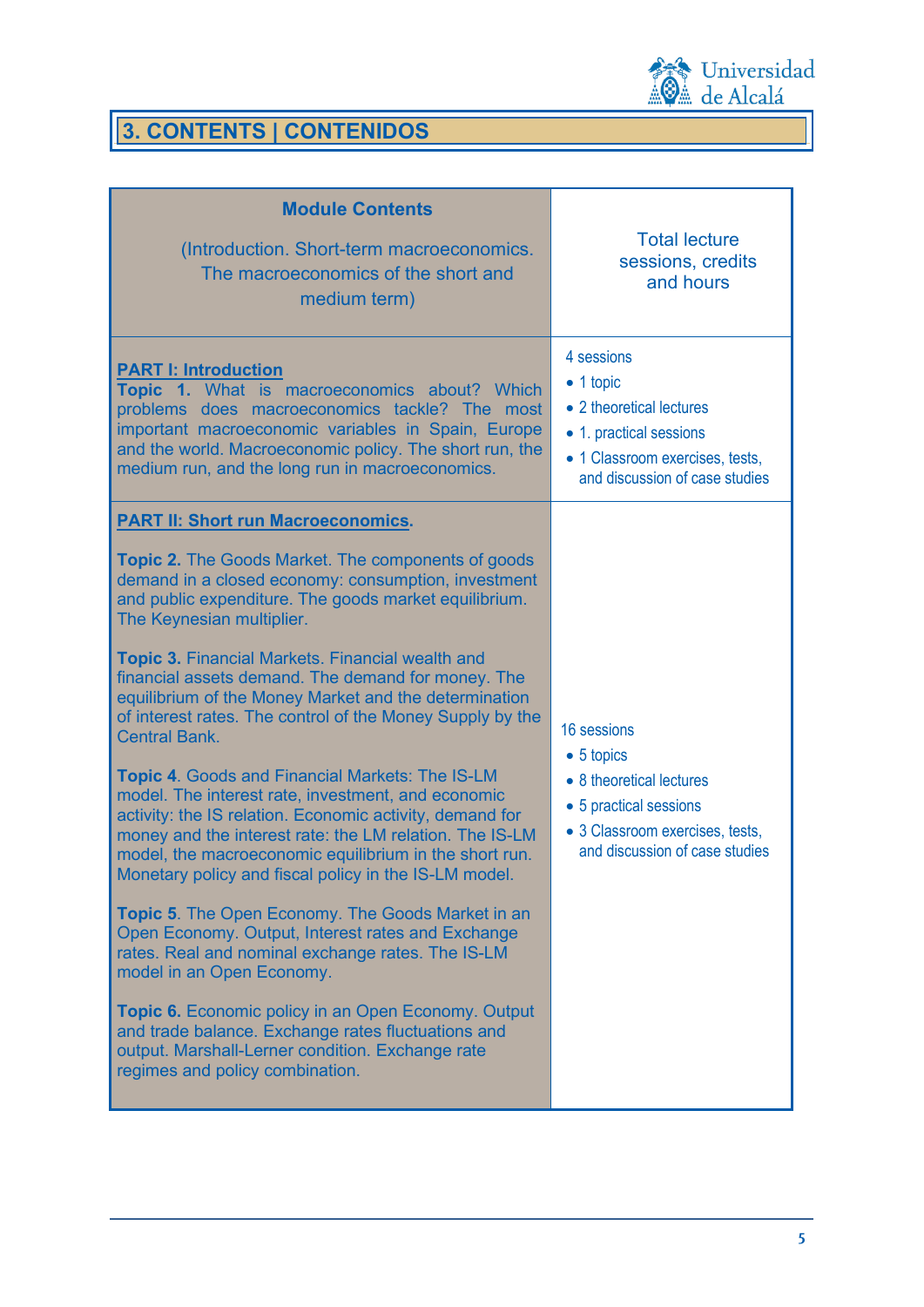

| <b>PART III: Macroeconomics in the short and medium</b><br>run.<br>Topic 7. The Labour Market and the unemployment<br>rate. Demand and Supply of Labour. Wage<br>determination and negotiations. Firms' competition and<br>price determination. The simultaneous determination of<br>real wages and prices in the medium run. Medium run<br>labour market equilibrium and the Natural Rate of<br>Unemployment.<br>Topic 8. The short and medium run: simultaneous<br>determination of output and prices in an AS-AD model.<br>Prices and Output: Aggregate Demand relation. Fiscal<br>and monetary policy, demand shocks. The adjustment<br>processes. Employment, output and prices: Aggregate<br>Supply relation. Labour Market reform, Price<br>competition policies and Aggregate Supply. The<br>adjustment processes.<br><b>Topic 9:</b> The Unemployment rate and Inflation: the<br>Phillips curve. Inflation expected inflation and the<br>unemployment rate. The Phillips curve and the AS<br>relation. Non-accelerating Inflation Rate of<br>Unemployment (NAIRU). The variation of the natural<br>rate of unemployment in time.<br>Topic 10: Inflation, unemployment rate, output growth<br>and nominal money growth. Output growth and the<br>unemployment rate: Okun's Law. The interactions<br>between employment, output, and nominal money<br>growth. Inflation reduction: the sacrifice rate. Alternative<br>views of anti-inflation policies. | 5 sessions<br>4 topics<br>4 theoretical lectures<br>2 practical sessions<br>2 Classroom exercises,<br>tests, and discussion of<br>case studies |
|----------------------------------------------------------------------------------------------------------------------------------------------------------------------------------------------------------------------------------------------------------------------------------------------------------------------------------------------------------------------------------------------------------------------------------------------------------------------------------------------------------------------------------------------------------------------------------------------------------------------------------------------------------------------------------------------------------------------------------------------------------------------------------------------------------------------------------------------------------------------------------------------------------------------------------------------------------------------------------------------------------------------------------------------------------------------------------------------------------------------------------------------------------------------------------------------------------------------------------------------------------------------------------------------------------------------------------------------------------------------------------------------------------------------------------------------------------------|------------------------------------------------------------------------------------------------------------------------------------------------|
|                                                                                                                                                                                                                                                                                                                                                                                                                                                                                                                                                                                                                                                                                                                                                                                                                                                                                                                                                                                                                                                                                                                                                                                                                                                                                                                                                                                                                                                                |                                                                                                                                                |

## **4. TEACHING-LEARNING METHODOLOGIES-PRACTICAL WORK (METODOLOGÍAS DE ENSEÑANZA-APRENDIZAJE.- ACTIVIDADES FORMATIVAS)**

## **4.1. Distribution of credits (in hours)**

| Number of classroom hours: 42         | - Number of classroom hours: 42<br>- Theoretical lectures: 21<br>- Practical classes and seminars: 21 |
|---------------------------------------|-------------------------------------------------------------------------------------------------------|
| Number of hours of independent study: | • Hours of independent study: 41                                                                      |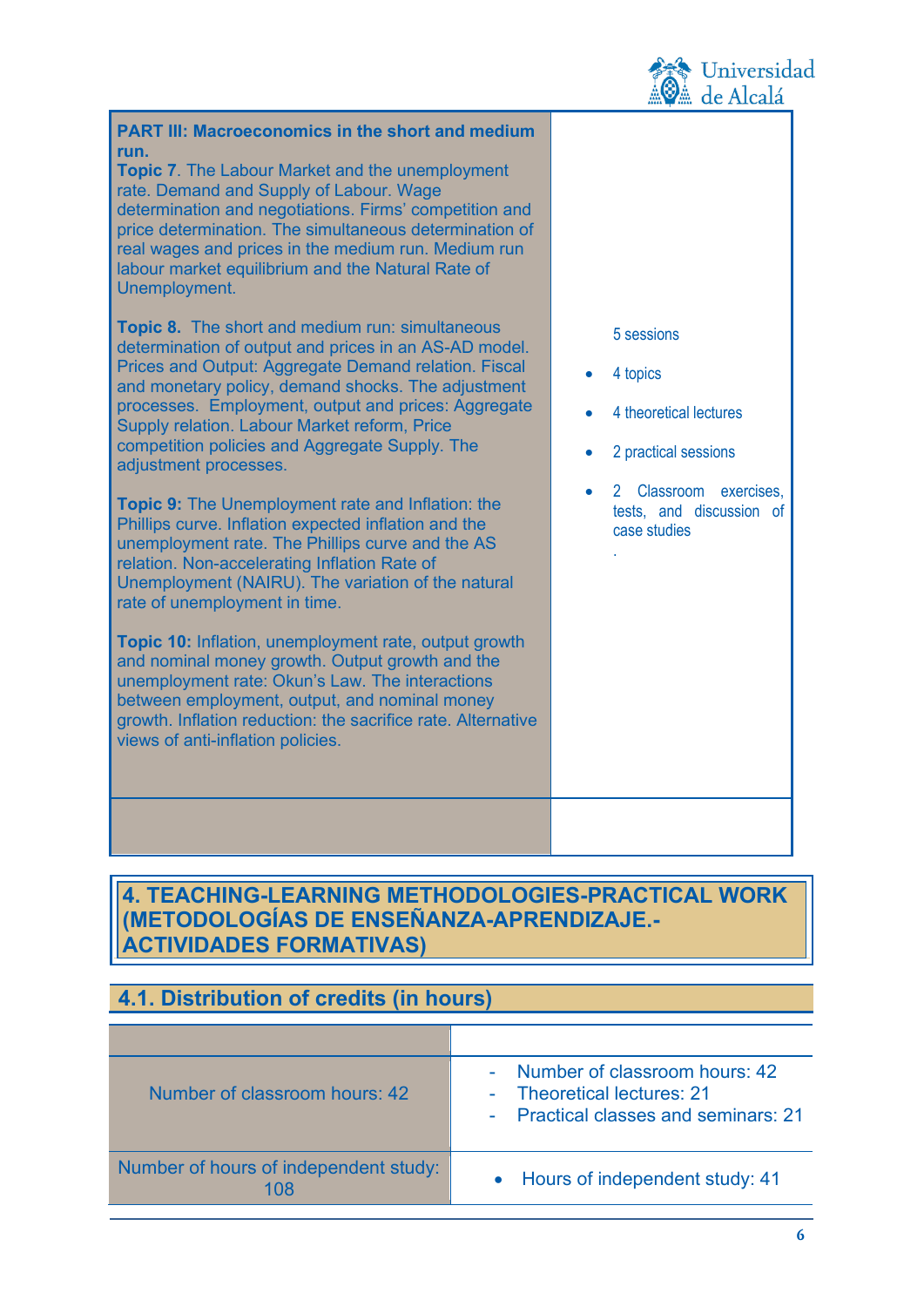

|                        | • Preparation and completion of<br>exercises: 27<br>• Assignments and practical<br>activities in virtual setting: 15<br>• Preparation of exams: 25 |
|------------------------|----------------------------------------------------------------------------------------------------------------------------------------------------|
| <b>Total hours 150</b> |                                                                                                                                                    |
|                        |                                                                                                                                                    |

## **4.2. Methodological strategies, materials and didactic resources**

|                         | • Theoretical sessions                                                                                                                                                                                                                                                                                                                                                                                                                                                                                                                                                                                                                                                                                                      |
|-------------------------|-----------------------------------------------------------------------------------------------------------------------------------------------------------------------------------------------------------------------------------------------------------------------------------------------------------------------------------------------------------------------------------------------------------------------------------------------------------------------------------------------------------------------------------------------------------------------------------------------------------------------------------------------------------------------------------------------------------------------------|
|                         | In these classes the lecturer will develop the<br>basic concepts of each topic<br>in the<br>programme. These lectures will guide students<br>through the work they need to complete.                                                                                                                                                                                                                                                                                                                                                                                                                                                                                                                                        |
|                         | • Practical sessions                                                                                                                                                                                                                                                                                                                                                                                                                                                                                                                                                                                                                                                                                                        |
| <b>Classwork</b>        | The professor will develop practical examples<br>of the issues and key concepts studied in<br>theoretical lectures. The aim of these<br>sessions is to apply topics discussed in the<br>theoretical sessions to case studies.<br>The instructor will prepare ad-hoc materials for<br>the students, including: simulation models,<br>spreadsheets, exercises, (online), surveys,<br>evaluations, research and economic policy<br>papers and others.<br>The students will develop part of their work<br>within the virtual platform (Blackboard), which<br>will offer access to these materials, including<br>evaluations,<br>facilitate<br>online<br>and<br>will<br>communication<br>between<br>lecturer<br>and<br>students. |
| <b>Independent Work</b> | Students expected to read and understand<br>recommended materials. They also have to<br>solve practical activities and exercises online<br>and during the lessons.                                                                                                                                                                                                                                                                                                                                                                                                                                                                                                                                                          |
| <b>Tutorials</b>        | Tutorials are optional for students, and they<br>can be carried out individually or in groups.<br>Consultation hours will be communicated to<br>the students at the beginning of the course.                                                                                                                                                                                                                                                                                                                                                                                                                                                                                                                                |

We will collaborate with the professionals of the CRAI-Library so that the students carry out an activity that develops the informational competences in the use and management of the information" As agreed in the last Faculty Board of March 11, 2019, it is important that a university student has informational skills and competences being appropriate that the training is taught by the Library.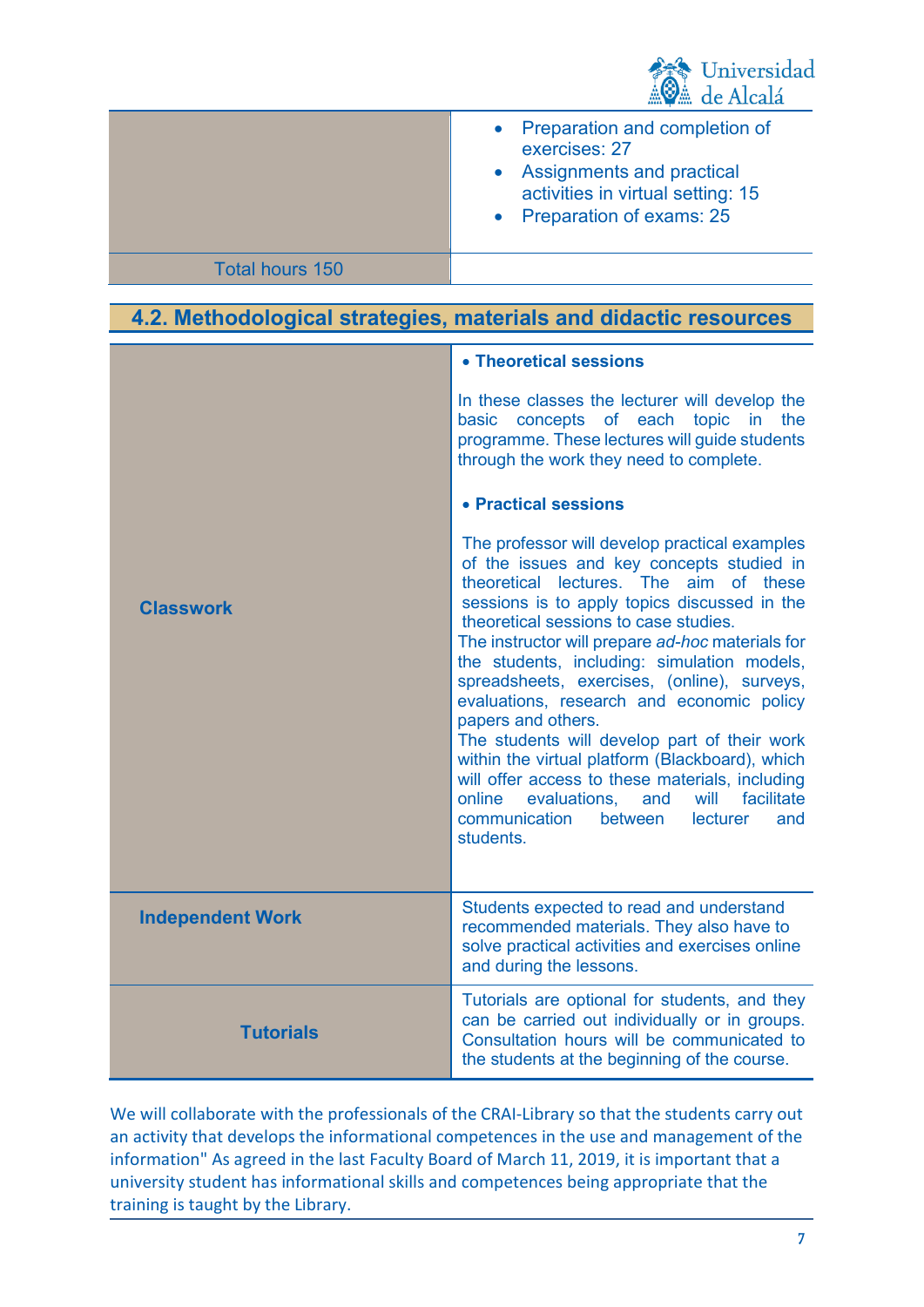

## **5. ASSESSMENT: Procedures, assessment criteria and grading system [1](#page-7-0)**

#### **Assessment criteria**

The assessment criteria for this subject are designed to evaluate the acquisition of general and specific skills and will include both theoretical and practical content covered in class and during the students' personal study.

The student's assessment may follow two possible routes:

- 1. Continuous assessment along the semester.
- 2. A final assessment by a single exam (January) and an extraordinary final exam (June or July).

Both alternatives are detailed here forth:

#### 1. Continuous assessment

This assessment requires students to complete ALL following items:

- **A.** Homework 1: Hand-in tutor marked assignments (exercises, essay writing, etc.) that are constructed as practical learning tools. Student's effort rather than success in getting to numerical results will be valued (5% of the final grade).
- **B.** Homework 2: Virtual classroom exercise solving: Students will be provided with self-assessment tools for each topic. These tools will be available in the virtual classroom (5% of the final grade).
- **C.** Homework 3: Two assessment tests through the virtual class environment (10% of the final grade). One virtual test for each of the two parts of the program.
- **D.** Classroom activities: Small quizzes, problems, case studies and other classroom activities (80% of the final grade) aimed at developing skills and assessing student's key knowledge of the main topics in the course.
- **E.** Final exam. This exam covers all topics and will be a final opportunity for those students who either have not reached a pass or having passed the course want to improve their final grade (case 1).

Requirements to pass the course through continuous assessment:

**Case 1:** Students who reach at least 5 points (over 10), in the continuous assessment weighted grade will obtain a grade ranging from Pass to Starred Distinction.

**Case 2:** Students who are not in case 1, can attend a final continuous assessment exam that covers all course topics. Their final grade will be a weighted sum of this final exam (40%) and their continuous assessment grade (A+B+C+D 60%).

#### 2. Final Assessment

Students who choose the final assessment option for this course must take a final exam according to the schedule previously established by the Faculty. This exam will

<span id="page-7-0"></span><sup>1</sup> *In accordance to the Normativa reguladora de los procesos de evaluación de los aprendizajes, enacted by the Consejo de Gobierno of March 24th 2011, It is important to indicate the evaluation procedures: for example continuous evaluation, final, self-evaluation, co-evaluation. Instruments and evidence:homework, activities criteria or indicators to be assessed in relation to competencies: mastery of conceptual knowledge, applications, transfer of knowledge. For the rating system, it is necessary to remember the Normativa del Consejo de Gobierno of July 16, 2009.*